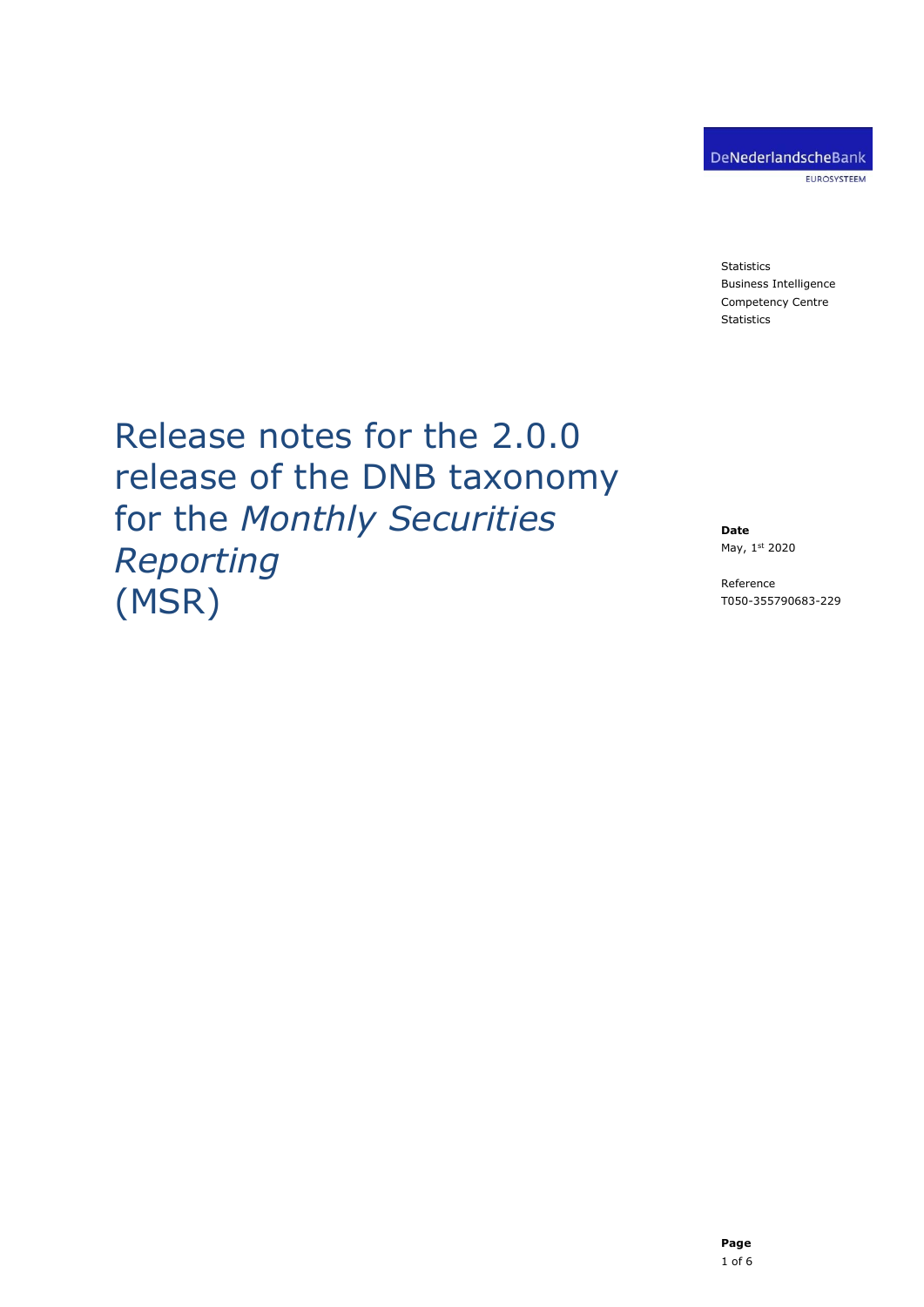## **Introduction**

This is the second publication of the taxonomy for the "Monthly Securities Reporting (MSR)". This release is an updated version of the v1.1.0 taxonomy. This version provides improvements and fixes to the bugs discovered in the pilot phase of the v1.1.0 taxonomy.

Starting in 2020 the reporting format for this data will be in xBRL. The reporting period and deadlines will not be affected by the introduction of this new reporting format so a timely preparation is advised. This taxonomy contains 5 entrypoints, of which 4 are available for filing and each group of reporting institutions will have an entrypoint which contains the tables that apply to them. The reporting guidelines will be communicated separately.

As [announced before,](https://www.dnb.nl/en/statistics/digital-reporting-portal/general/nieuwsarchief/index.jsp) from now on DNB will publish its xBRL taxonomies in a different way:

Two packages for each Reporting Framework:

- 1a A package with the Reporting Framework;
- 1b A package with the Data Dictionary, explicitly for the Reporting Framework listed in 1a; elements that are only used in other frameworks are not included here.

Three common packages:

- 2a A package with the full DNB Data Dictionary;
- 2b A package with the Supplementary Taxonomies (these are taxonomies that are not managed by DNB but are necessary for the proper functioning of the DNB taxonomies - these are www.xbrl.org and www.eurofiling.info);
- 2c A package containing custom functions for the [www.dnb.nl](http://www.dnb.nl/) reporting framework.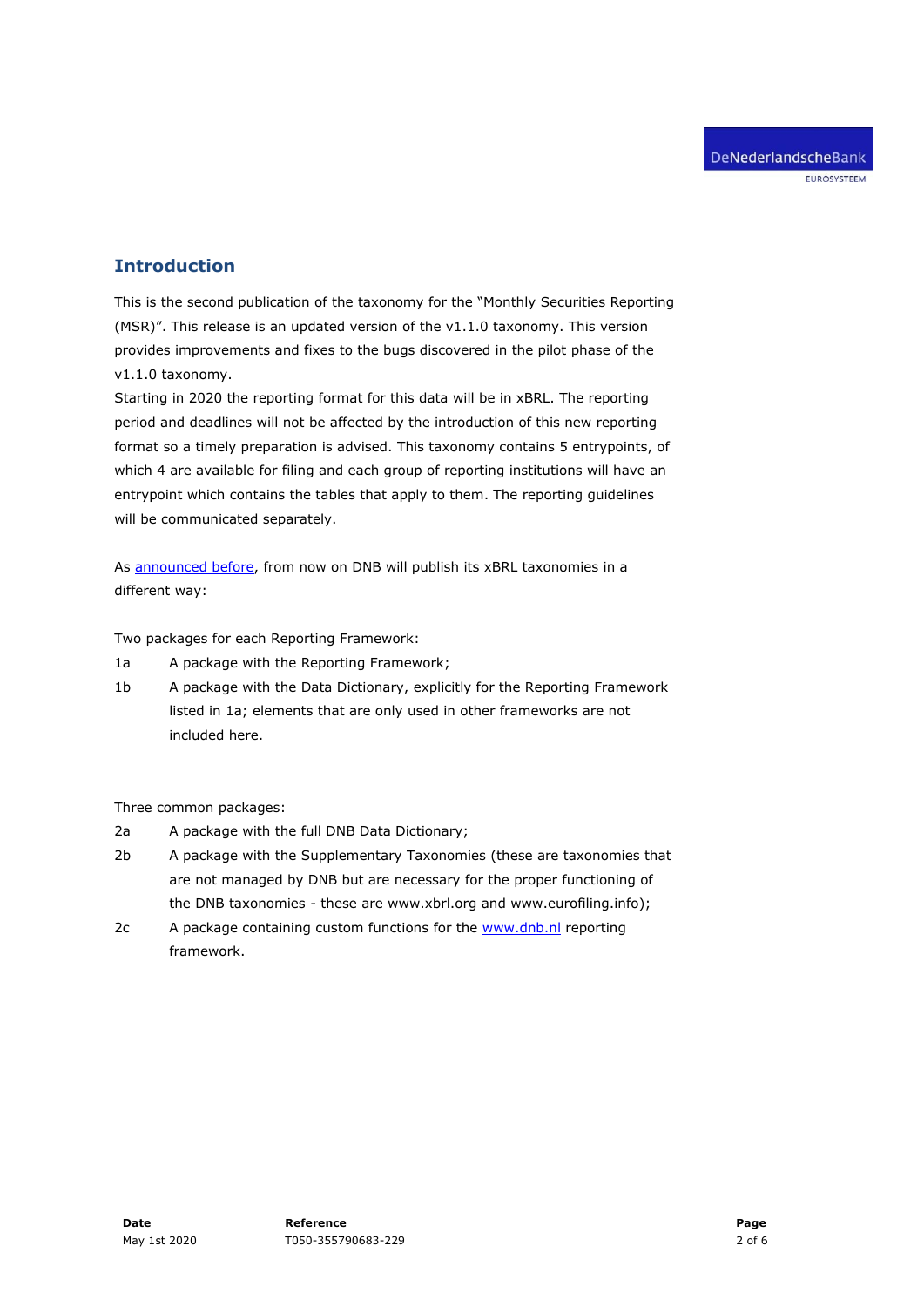#### **1. Content**

This publication set contains:

- 1. The release notes for version 2.0.0;
- 2. An Excel workbook with the taxonomy content, datapoints, hierarchies, (current) assertions and annotated templates of the forms;
- 3. An Excel workbook with the data dictionary;
- 4. The xBRL reporting framework v2.0.0 (as a taxonomy package);
- 5. Reporting framework, specific dictionary (as a taxonomy package);
- 6. A zip file with a sample xBRL instance for each entrypoint;
- 7. A zip file with an example of the Excel template which will be used in "Digitaal Loket Rapportages" as soon as reporting with xBRL starts;

The Excel workbook and package with the overall DNB data dictionary, the DNB Reporting Supplementary taxonomies package and the custom function package are published at the Downloads section of the General page of the DLR [\(link\)](https://www.dnb.nl/statistiek/digitaal-loket-rapportages/algemeen/index.jsp).

# **2. Change history**

Version 1.0.0:

This version was not published and used for internal purposes only.

Version 1.1.0:

- To introduce the Monthly Securities Reporting taxonomy to the reporting institutions.

Version 2.0.0:

- Form T02.02; Type of security identifier selection range has been modified to include for RIAD identifier scheme;
- Form T04.03 has been removed;
- Form T05.04 has been modified;
- Some asserstions have been modified, added, or removed (see Assertions for more detail);
- T07 forms (including new assertions checking consistency) are added in order to account for the reported total of each existing form.

# **3. Scope**

The taxonomy contains five entry points:

- msr-shsi: for Securities holdings and securities issued;
- msr-hold: for Holdings;
- msr-sv: for Securitization vehicles;
- msr-cust: for Custodians;
- msr-all: for testing and informational purposes only.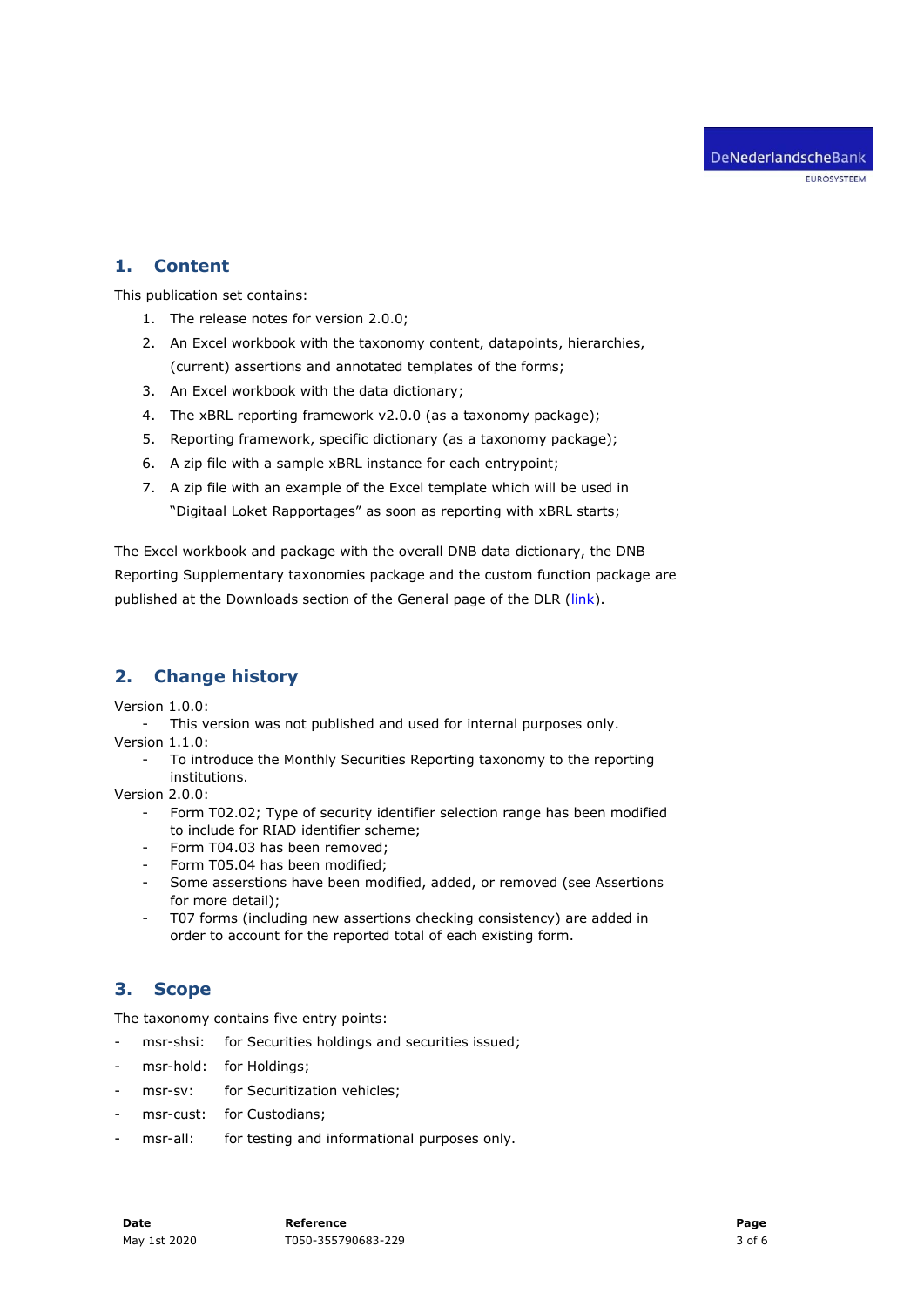The official schema references for DNB national taxonomies can be found by replacing the values in  $\{\}$  in: http://www.dnb.nl/nl/fr/xbrl/fws/{FRAMEWORK}/{NORMATIVE CODE}/{PUBLICATION DATE}/mod/{MODULE}.xsd

by the information in the headers of the "Taxonomy" tab in the Excel workbook with specifications, and converting the complete string to lower case (e.g. values for framework: dnb-nr, normative code: msr-2019-01 etc.).

## **4. Excel workbook with specifications**

The Excel workbook with specifications can be found in this package under the name "MSR v.2.0.0 – Monthly Securities Reporting Annotated templates and assertions.xlsx"

The Excel workbook contains:

- 1. An overview of the modules or entry points and tables;
- 2. A list of hierarchies used in the taxonomy;
- 3. A list of the (current) assertions in the xBRL taxonomy;
- 4. A complete list of all the data points and their data definition;
- 5. Partial data dictionairy in Excel containing all elements occurring in the taxonomy;
- 6. The individual annotated templates.

Most of the tables have a so called "open-Y" construction which means a line has to be copied for each new combination of classifying attributes.

The first columns in the tables (id's " $D##''$ ) are used to classify the reporting data in the columns with column number 010, 020 etc.

Many classifying columns make use of choice-lists, the values of the choice-lists are defined as xBRL hierarchies.

The composition of the hierarchies is available in the data dictionary workbook on the "Hierarchies" tab and in the annotated templates workbook. The hierarchies are compiled via a so-called parent-child construction which is available in the columns "From ID" and "To ID".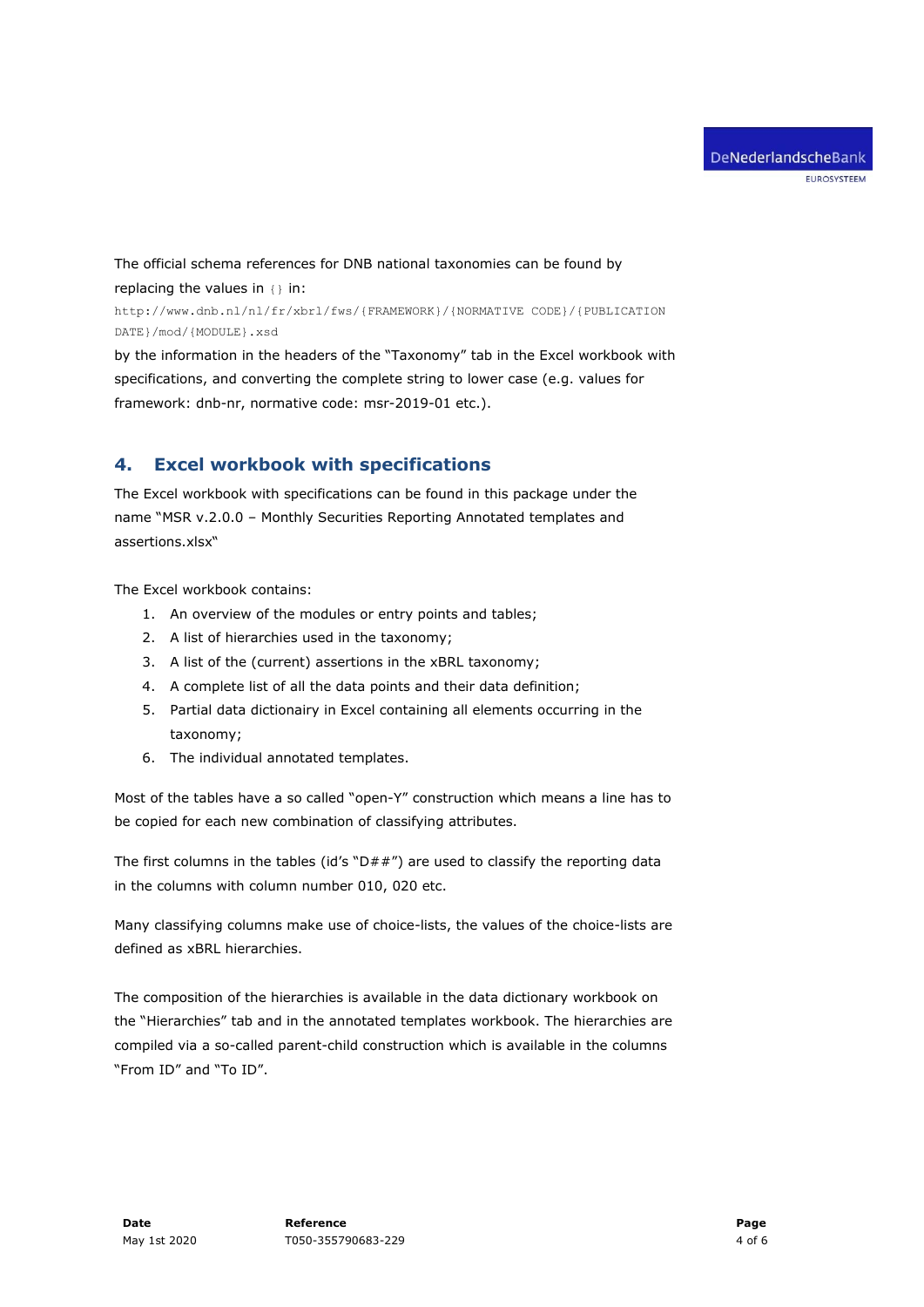#### **5. Assertions**

If an assertion ID starts with e, it checks the existence of mandatory datapoints (example: e0001) while assertions with an ID starting with v check on values by using expressions (example: v0001).

Some assertions are conditional. The main expression is only validated unless the ifcondition is met.

Example: *if (empty(c030) and c040='Netherlands') then (not empty(c060))*

Some assertions validate that position at the begin of period +/- transactions, revaluations and other changes is equal to the position at the end of the period (reconciliation).

Example: *ID v0029 (Sum of (beginning balance, purchases, exchange rate changes, price changes, other changes, rectifications) - sales should be equal to ending balance.)*

*Formula:* 

*sum({T02.02,c070},{T02.02,c080},{T02.02,c100},{T02.02,c110},{T02.02,c120}, {T02.02,c130}) - {T02.02,c090} = {T02.02,c140}*

On ISINs and Legal Entitity Identifiers (LEI) format and check digits are validated by using functions. This is expressed in the formula as:

*f[ISIN]* 

*f[LEI]*

In this version of the taxonomy these functions are included in a similar way as done by EIOPA.

In some assertions values of classifying attributes (used in "open-Y" constructions) are tested. This is expressed as follows:

*(d[Country of holder]='Netherlands' and (d[Sector of holder]='Pension funds' or d[Sector of holder]='Non MMF investment funds' or d[Sector of holder]='Insurance corporations') then (not empty(d[Name of holder])*

For this issue of the taxonomy, some assertions that were valid in v1.1.0 of this taxonomy have been terminated. This is true for the following assertions:

*e0072, e0073, v0061, v0074, v0088, v0092, v0093, v0094, v0095, v0096, v0097, v0098, v0128, v0129, v0130, v0132, v0133, v0134*